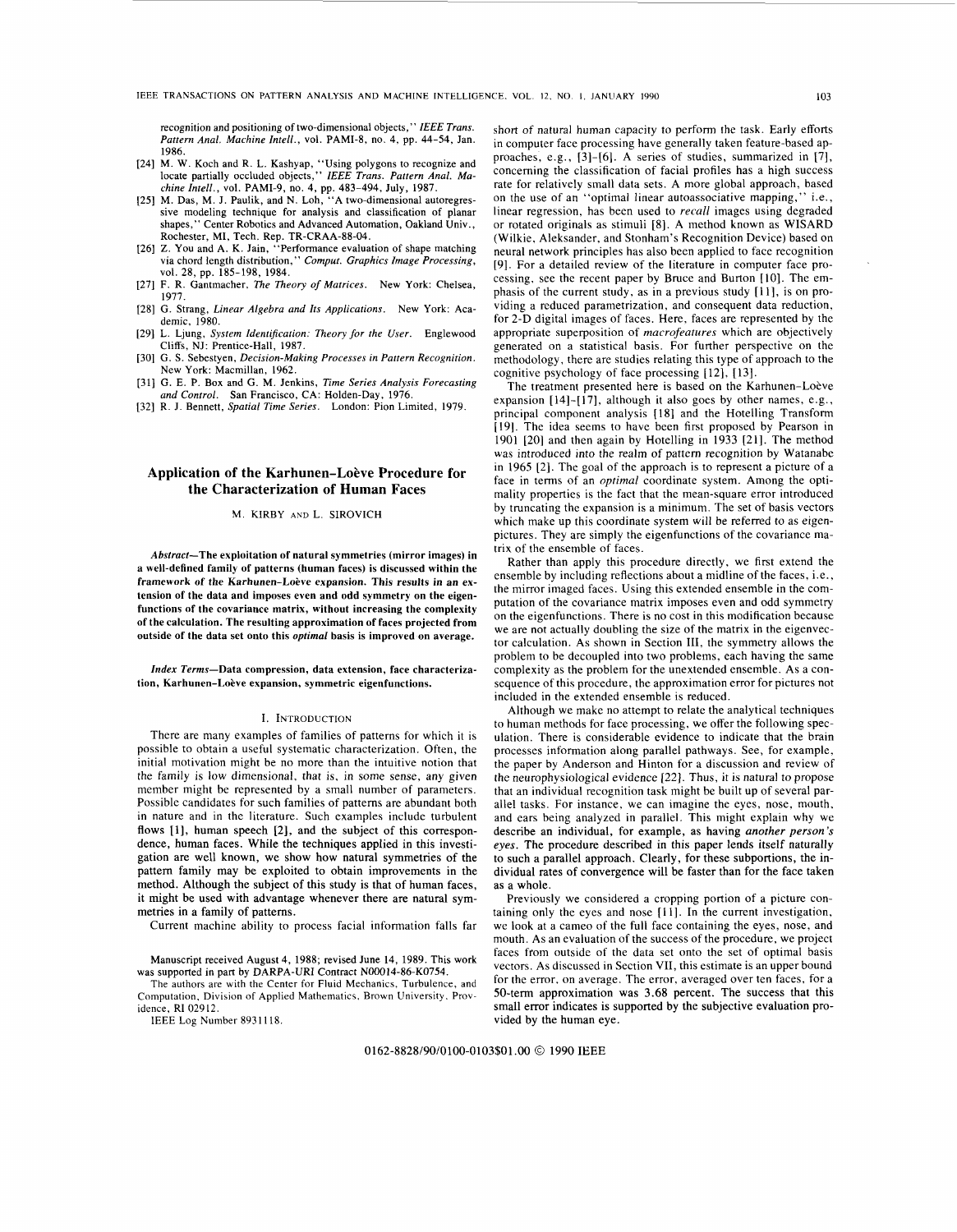### **11.** FORMULATION

A picture of a face is represented by a scalar function  $\varphi(x)$  of position  $\mathbf{x} = (x, y)$ , with the picture centered on the midline  $x =$ 0. In actuality, we have a digital photograph consisting of a matrix  $\varphi$  of integral intensities or grey levels  $\varphi_{ij}$  ranging from 0 to 255. We consider an extended ensemble of pictures  $\{\varphi^{(n)}(x, y)\}\cup$  $\{\varphi^{(n)}(-x, y)\}, n = 1, 2, \cdots, M.$ 

The average or composite face is then given by  
\n
$$
\overline{\varphi} = \langle \varphi \rangle = \frac{1}{2M} \sum_{n=1}^{M} (\varphi^{(n)}(x, y) + \varphi^{(n)}(-x, y)).
$$
\n(1)

We will say that a picture is even (in the midline) if

and odd if

$$
\varphi(x, y) = -\varphi(-x, y). \tag{3}
$$

In keeping with customary practice, we focus on deviations from the mean face since this leads to a more efficient approach. Specifically, we form a new ensemble of mean subtracted faces:<br>  $\phi^{(n)} = \varphi^{(n)} - \overline{\varphi}$ 

 $\varphi(x, y) = \varphi(-x, y)$ .

$$
\phi^{(n)} = \varphi^{(n)} - \overline{\varphi} \tag{4}
$$

which we will refer to as caricatures. The average face and a typical mean subtracted picture are shown in Plate 1.

## **111.** ANALYTICAL METHODS

By taking a distinguishable digital picture of a human face, we are. in fact, determining an upper bound on the dimensionality of the set of all human faces, namely, the number of pixels in the picture. We have found that  $128 \times 128$  pixels,  $O(10^4)$ , gives a reasonable likeness, but as an estimate on dimension, this is crude. By continuously reducing the spatial resolution of the pictures while retaining recognizability, one could improve somewhat on this estimate [23].

It is reasonable to conjecture that the dimensionality of the set of human faces will be fairly small. Humans, after all, are prototypical face recognizers, and do **so** with such amazing speed that we might conclude that the quantity of information being processed is small, possibly in addition to being processed in parallel.

It seems apparent that the most natural coordinate system for our task will be data dependent. Intuitively, the basis vectors should in some sense be representative of the members of the ensemble. Such a coordinate system, also processing a host of optimality properties, is provided by the Karhunen-Loève expansion where the eigenfunctions are, in fact, admixtures of the ensemble. Hence, our basis will consist of the eigenfunctions of the integral equation

$$
\int C(x, x') u(x') dx' = \lambda u(x) \qquad (5)
$$

where the kernel is given by

where

the kernel is given by  
\n
$$
C(x, y, x', y') = \frac{1}{2M} \sum_{n=1}^{M} (\phi^{(n)}(x, y) \phi^{(n)}(x', y')) + \phi^{(n)}(-x, y) \phi^{(n)}(-x', y')).
$$
\n(6)

Within this framework, the coefficients in the expansion are uncorrelated, and each eigenvalue represents the statistical variance of the corresponding coefficient in the expansion. a property we will use when evaluating the results of the transformation. As is directly verified, we can rewrite C as the sum of an even kernel  $C_e$ . and an odd kernel  $C<sub>o</sub>$ :

$$
\mathbf{C}(x, x') = \mathbf{C}_e(x, x') + \mathbf{C}_o(x, x')
$$
 (7)

ere  
\n
$$
C_e = \frac{1}{4M} \sum_{n=1}^{M} (\phi^{(n)}(x, y) + \phi^{(n)}(-x, y)) (\phi^{(n)}(x', y')) + \phi^{(n)}(-x', y'))
$$
\n(8)



**Plate 1. From left to right: sample face, average taken over extended** en**semble, caricature of sample face.** 

and

(2)

$$
C_{\sigma} = \frac{1}{4M} \sum_{n=1}^{M} (\phi^{(n)}(x, y) - \phi^{(n)}(-x, y)) (\phi^{(n)}(x', y') - \phi^{(n)}(-x', y')).
$$
\n(9)

We remark that the kernels  $C_e$  and  $C_q$  are orthogonal and that their eigenvalues are even and odd, respectively. The eigenvectors of  $C_c$  belong to the nullspace of  $C_a$  and vice versa. Also, if  $u \in$  $E(C_e)$  and  $v \in E(C_o)$ , then  $u + v \in E(C_e + C_o) = E(C)$  where  $E(C)$  represents the eigenspace of the kernel C. In other words,  $E(C)$  can be expressed as the direct sum of  $E(C_e)$  and  $E(C_o)$ , i.e..

$$
E(\mathbf{C}) = E(\mathbf{C}_e) \oplus E(\mathbf{C}_o).
$$
 (10)

If we define

$$
\alpha^{(k)}(x, y) = \phi^{(k)}(x, y) + \phi^{(k)}(-x, y) \tag{11}
$$

and

$$
\beta^{(k)}(x, y) = \phi^{(k)}(x, y) - \phi^{(k)}(-x, y), \qquad (12)
$$

then it follows that we should consider the following two decoupled problems:

$$
\int \mathcal{C}_o u_o \, dy' \, dx' = \lambda u_o \tag{13}
$$

$$
\int C_e u_e \, dy' \, dx' = \lambda u_e \tag{14}
$$

where

and

$$
C_e = \frac{1}{4M} \sum_{n=1}^{M} \alpha^{(n)}(x, y) \alpha^{(n)}(x', y')
$$
(15)

$$
\mathcal{C}_o = \frac{1}{4M} \sum_{n=1}^{M} \beta^{(n)}(x, y) \beta^{(n)}(x', y'). \tag{16}
$$

We can view these two problems as equivalent to starting out with two separate ensembles  $\{\alpha^{(n)}\}$  and  $\{\beta^{(n)}\}, k = 1, 2, \dots$ M consisting of even and odd pictures. and then proceeding with the two cases independently. We have shown that the eigenfunctions of (13) and (14) taken together form the solution set of *(5).* 

The discrete formulation of the problem (13) [or (14)] involves computing the eigenvectors of the equation

$$
Cu^{(n)} = \lambda^{(n)}u^{(n)}\tag{17}
$$

where  $C$  is now taken to be the discrete version of (15) [or (16)], i.e.. it is a symmetric. nonnegative matrix. Alternatively, we can consider the equivalent variational formulation of the above prob-<br>lem. To determine the kth eigenvector of (17), we choose  $u^{(k)}$  such lem. To determine the kth eigenvector of (17), we choose  $u^{(k)}$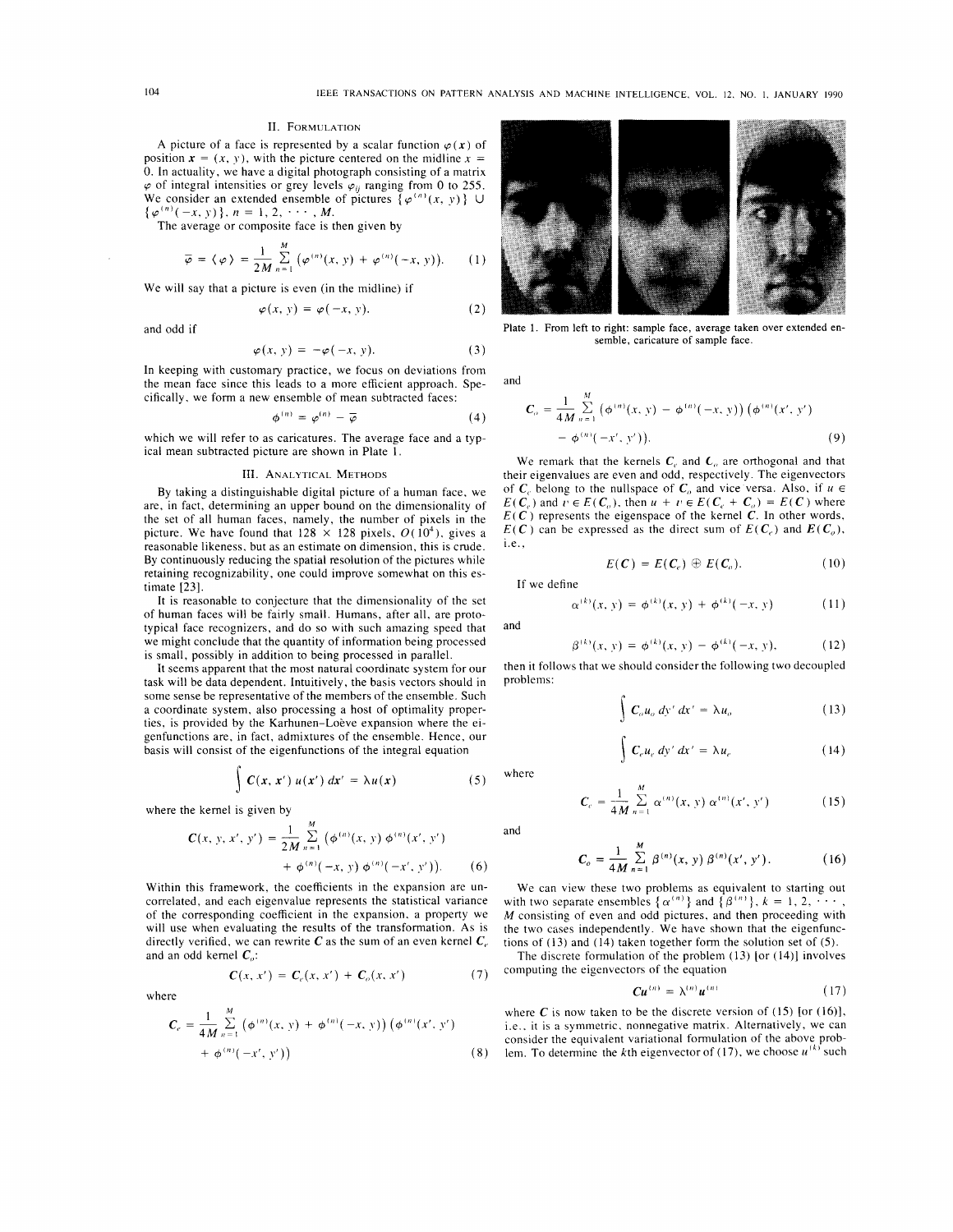that

$$
\lambda_k = \frac{1}{M} \sum_{n=1}^{M} \left( \boldsymbol{u}^{(k)}, \, \alpha^{(n)} \right)^2 \tag{18}
$$

is a maximum subject to the side constraints

$$
(\boldsymbol{u}^{(k)},\,\boldsymbol{u}^{(n)})=\delta_{kl},\qquad l\leq k\tag{19}
$$

with the usual Euclidian inner product. To integrate this, we observe that, on average, the members of  $\{\alpha^{(n)}\}$  have their greatest component in the direction  $\mathbf{u}^{(1)}$ .

Since the kernels  $C_{\alpha}$  and  $C_{\beta}$  are degenerate, we can represent the solutions by

$$
u_o = \sum_k b_k \beta^{(k)}(x, y) \tag{20}
$$

$$
u_e = \sum_k a_k \alpha^{(k)}(x, y) \tag{21}
$$

which, on substitution into (13) and (14), yields the two reduced problems

$$
\sum_{m} L_{mn} a_m = \lambda a_n \tag{22}
$$

$$
\sum_{m} P_{mn} b_m = \lambda b_n \tag{23}
$$

where  $L_{mn} = (\alpha^m, \alpha^n)$  and  $P_{mn} = (\beta^m, \beta^n)$ . Thus, we see that the limiting factor in the calculation is that we must solve the eigenvector problem for an  $M \times M$  matrix where *M* is the size of the unextended ensemble. However, there are techniques to deal with ensemble sizes that are too large to be done in one pass; for instance, see *the method of partitions* [24]. Note that the resolution of the pictures is not a real constraint since it only enters into the problem in the form of add/multiplies. Of course, too much resolution may present a practical problem.

# IV. DATA ACQUISITION

The faces used in this experiment are the same as in the previous investigation. We use 100 pictures in the ensemble (or 200 in the extended ensemble), keeping some ten pictures aside for reasons to be discussed later. Each picture was captured and digitized individually using an IVS-100 image processor. Faces were lined up using a cross-hair overlay displayed on a video monitor. The vertical line passed through the symmetry line of the face and the horizontal line through the eyes. The field depth was also adjusted to make the facial width for each picture the same. In order to maximize the alignment, the pictures were later scaled and translated to fit a template which fixed the interocular distance. However, in most cases, the corrections were negligible. See the picture on left of Plate 1 for a representative member of the ensemble.

The pictures were taken under background lighting conditions, which varied with the time of day. Errors introduced in this way were partially corrected by employing the following normalization scheme. A picture can be equivalently viewed as an array of reflectivities  $r(x)$ . Thus, under a uniform illumination *I*, the corresponding picture is given by

$$
\tilde{\varphi}(x) = Ir(x) \tag{24}
$$

The normalization comes in imposing a fixed level of illumination  $I_0$  at a reference point  $x_0$  on a picture. The *normalized* picture is given by

$$
\varphi(x) = I_o \tilde{\varphi}(x) / \tilde{\varphi}(x_o). \tag{25}
$$

In actual practice, we used the average of two reference points, one under each eye, each consisting of a  $2 \times 2$  array of pixels.

The ensemble was deliberately chosen to be homogeneous, i.e. it consists of Caucasian males with no facial hair and eyeglasses removed. Otherwise, it is a fairly random selection of Brown University students and faculty who were passing through the Engineering Building, possibly a little too slowly. In the present investigation, we consider an oval-shaped portion of the face containing essentially the eyes, nose, and mouth. The oval picture fits into a square of dimension  $91 \times 51$ . We eliminated most of the hair as it significantly reduced the accuracy of the expressions. In any case, it would be possible to carry out a similar procedure on the complement of the portion of the face that was kept, and then fit the two together later.

#### V. RESULT

In Plate 2, the first nine eigenpictures (ordered by the size of their corresponding eigenvalues, starting with the largest, left to right and top to bottom) are shown. They are displayed by mapping the computed values to integers in the interval  $[0, 255]$ . The background has a fixed grey scale value of **128** and represents the zero level of the eigenpicture. Portions lighter than this are positive; portions darker are negative. Note also that the distinction between positive and negative is somewhat arbitrary since it is always permissible to multiply an eigenvector by a scalar, e.g.,  $-1$ .

It is possible to view the method as extracting facial features, at least in a statistical sense. For example, the first eigenpicture has a large extremum on the forehead, which is a direct result of the wide variation in the amount of hair present in the cropped pictures. Analogous statements are clearly possible for the other eigenpictures.

It is also interesting to consider the distribution of the eigenvalues corresponding to even and odd eigenpictures. Not surprisingly, the majority of the eigenpictures (five of the first six) corresponding to the largest eigenvalues are even. In fact, it might be regarded as surprising that the third eigenpicture is odd in view of the basic symmetrical nature of a human face. This result is very probably due to asymmetrics in the background lighting that occurred during the picture acquisitions. Examining the coefficients of the eigenpictures for any given face will give a relative measure of its symmetry. For example, if there is a relatively large coefficient corresponding to eigenpicture number three, chances are the face is more asymmetrical than average.

It is interesting to compare the similarities and differences of the first several eigenpictures for the case with imposed symmetry to the case with the unextended ensemble. In Plate 3, the first five eigenpictures for both the extended (top row) and unextended (bottom row) ensembles are shown. They are displayed in black (positive) and white (negative) to emphasize their symmetry; however, this does lose the amplitude information apparent in Plate *2.* We see remarkable similarities between the two sets. Most striking is that the eigenpictures of the original ensemble have nearly even and odd symmetries (compare the third eigenpicture in the top row to the fifth eigenpicture in the bottom row). The modification of extending the data through symmetry considerations might be thought of as directing the method where it is already heading. In other words, it could be viewed as an acceleration of convergence.

### **VI. EIGENPICTURE RECONSTRUCTION**

Any picture in the ensemble can be represented exactly as the sum of the eigenpictures. Specifically, for any member of the population, we can write

$$
\varphi = \overline{\varphi} + \sum_{n=1}^{2M} a_n \boldsymbol{u}^{(n)} \qquad (26)
$$

where

$$
a_n = (\boldsymbol{u}^{(n)}, \varphi - \overline{\varphi}). \tag{27}
$$

We next look at how much error is introduced by truncating this series. i.e.. we consider the approximation

$$
\varphi \approx \overline{\varphi} + \Phi^N = \varphi^N \tag{28}
$$

where

$$
\Phi^N = \sum_{n=1}^N a_n \boldsymbol{u}^{(n)}.
$$
 (29)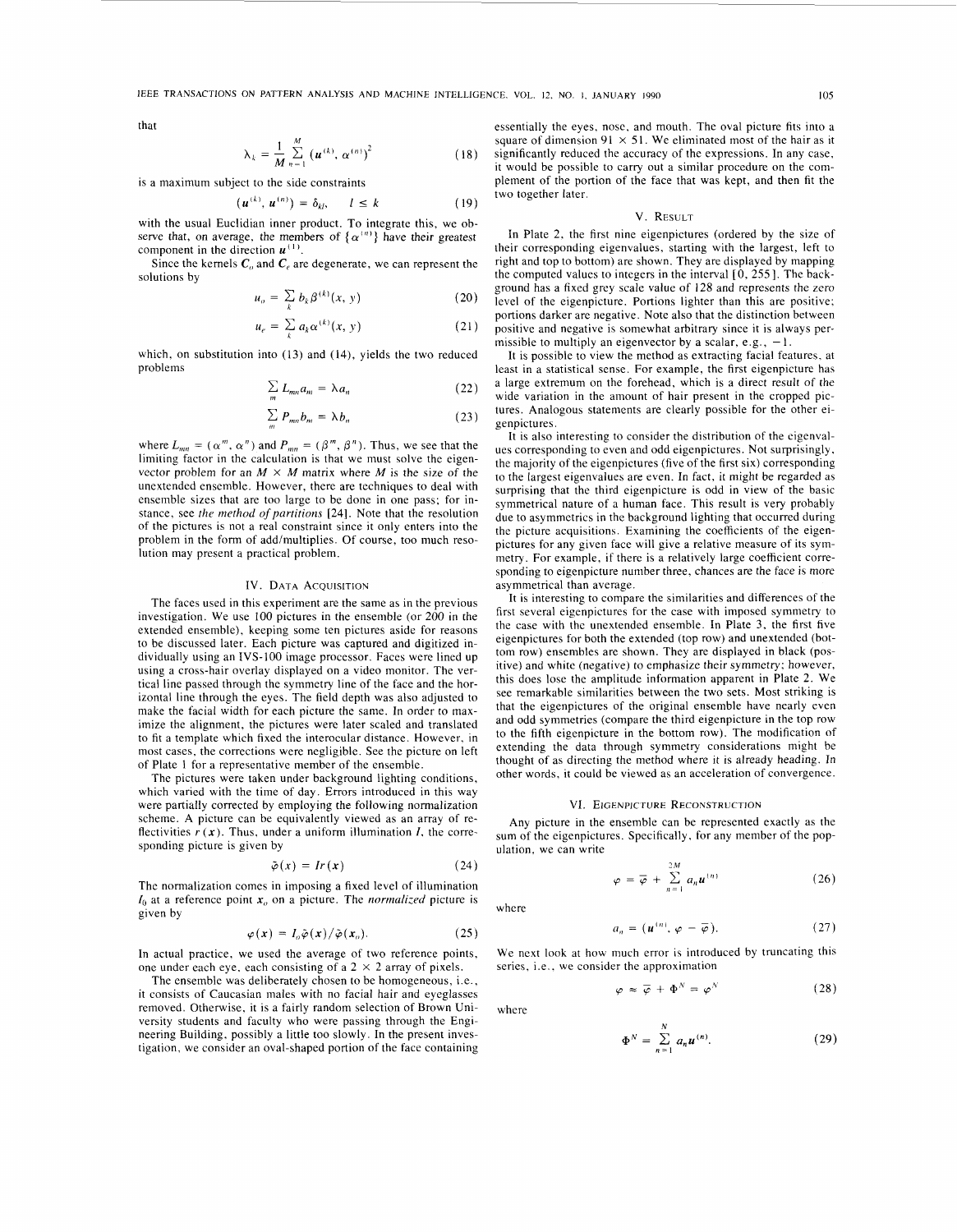

Plate **2.** First nine eigenpictures, in order from left to right and top to bottom.



Plate **3.** Binary mapped eigenpictures for both extended (top row) and unextended (bottom row) ensembles.

One can quantify the error of the approximation as

$$
E_N = \|\varphi - \varphi^N\|/\|\varphi\| \tag{30}
$$

where the norm **is** defined by

$$
\|\varphi\| = (\varphi, \varphi)^{1/2}.
$$

It measures the magnitude of the error vector, normalized by the vector representing the face that is being reconstructed. This measure is not supposed to be equivalent to the *human eye* in determining the quality of a reconstruction. However, the goal is still to form a *recognizable* reconstruction. See Plate 4 for pictures of



Plate **4.** Approximation to the exact picture of caricature (lower right corner) using 10, 20, **30,** 40, 50 eigenpictures. The original picture is not a member of the ensemble.

the reconstructions of the caricature of a typical face outside of the ensemble for  $N = 10, 20, 30, 40, 50$ . In Plate 5, two more typical approximates of data from outside of the original extended ensemble are shown. The approximation for  $N = 50$  (left) is compared to the exact picture (right) in each case.

The convergence error  $E_N$ , plotted versus *N*, for the approximation shown in Plate 4 is given by the solid line in Fig. **1.** The dashed curve represents the error averaged over a set of ten faces chosen at random from outside of the ensemble. In Fig. 2, we compare the errors, again averaged over ten faces projected from outside the data set, for the approximations using the symmetrical basis (lower curve) and the nonsymmetrical basis. At  $N = 50$ , the extended basis gives an error of 3.68 percent compared to 3.86 percent for the unextended set.

In addition, we compute the fraction of the total variance contained in the first *N* terms  $q_N$  as a function of *N* where

te the fraction of the total 
$$
q_N
$$
 as a function of *N* when\n
$$
\sum_{i=1}^{N} \lambda^{(i)}
$$
\n
$$
q_N = \frac{\sum_{i=1}^{N} \lambda^{(i)}}{\sum_{i=1}^{N} \lambda^{(i)}}
$$

The first ten terms contain 82 percent of the variance, while by *N*  = 50, we are up to 95 percent (see Fig. 3). We also plot  $\lambda^{(n)}/\lambda_{\text{max}}$ versus *n* in [Fig. 4.](#page-4-0) Here, we see that the global Karhunen-Loève estimate of the dimensionality (the value of the index *i* for which  $\lambda^{(n)}/\lambda_{\text{max}} = 0.01$ ) of the set is about 21.

### VII. **ERROR ESTIMATION**

One must exercise some care in making statements about the error of the approximation. Within the framework of finite dimensional vector spaces, it is possible to determine meaningful upper bounds on the error estimate of our truncated expansion even if our ensemble of pictures is too small. We begin by assuming that *V* is a finite dimensional vector space which contains all human faces. It is reasonable to assume that the dimension of *V,* say *N,* is finite in view of our earlier remarks (see "Results"). However, we do not restrict the total number of faces *M* to be finite. We will consider an example to be *too small* if it does not span *V.* Let the space spanned by an ensemble of size *M*,  $V_M$ , have dimension  $D_M \leq N$ . If our ensemble is too small, then estimates for both the accuracy of the approximation for a member of the ensemble and the total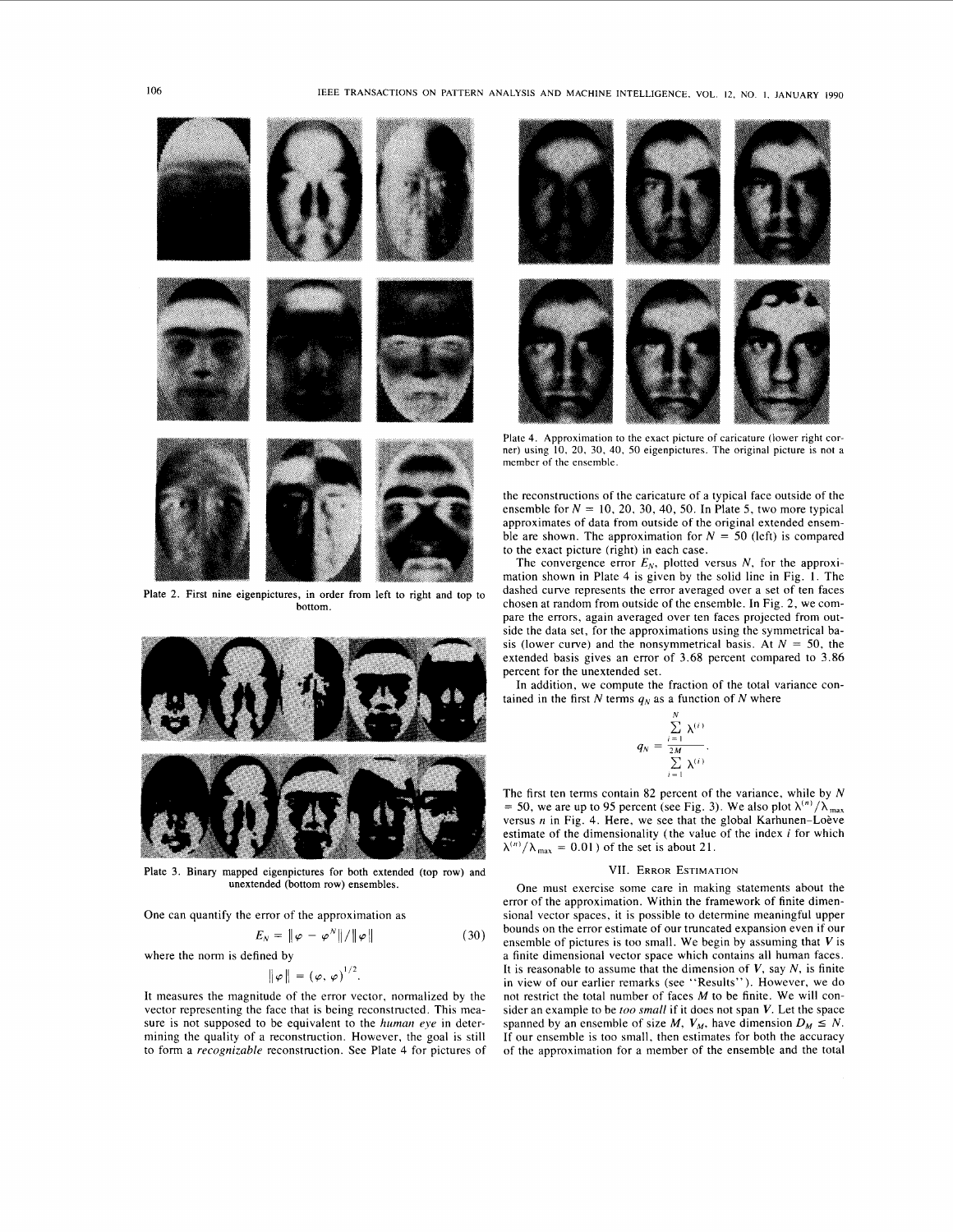<span id="page-4-0"></span>

Plate 5. Fifty-term approximations of two sample caricatures taken from outside of the extended ensemble. In each case, the exact caricature is to the right of the approximation.



Fig. 1.  $E_N$  versus N for approximation shown in Plate 4 shown as continuous curve. Dashed curve corresponds to the error averaged over ten faces taken from outside of the ensemble.

variance contained in the first  $k$  terms are going to be too optimistic. Clearly, if we choose  $M \ll N$ , the errors for members of the ensemble will have no meaning, even though they look very attractive. However, if we consider elements of  $V$  not wholly contained in  $V_M$ , we can make some meaningful statements.

Let  $\psi \in V$ , but  $\psi \notin V_m$ , and let  $\phi \in V_M$ . Also, let  $P_k^M$  be the orthogonal projection onto  $V_k$ ,  $k \leq M$ . Define

$$
e_1(M; k) = E_{cV_M} || \psi - P_k^M \psi ||,
$$

$$
P_2(M; k) = E_{V_M} || \phi - P_k^M \phi ||
$$

where  $E_{V_M}$  denotes expected value over the set  $V_M$ , and  $cV_M$  is the space spanned by members of the ensemble in  $V$ , but not in  $V_M$ . We state the following theorem without proof.

Theorem: 1) For any fixed  $k \leq M$ ,  $e_1(M; k)$  decreases monotonically to a constant  $l_1(k)$  as M increases, 2) similarly,  $e_2(M; k)$ increases monotonically to  $l_2(k)$ , 3)  $l_1(k) = l_2(k)$ .

The above theorem has a useful interpretation. Namely, we can obtain an upper bound for the average error even if our ensemble size is too small. In other words, on average, we will do no worse



Fig. 2. Convergence error comparison (averaged over ten faces from outside of ensemble) versus number of eigenpictures used in the expansion for the symmetric basis and nonsymmetric basis (lower curve).



Fig. 3. Fraction of total variance  $q_N$  versus number of terms N in expansion.



Fig. 4. Eigenvalues normalized by the maximum eigenvalue versus index.

than our upper error estimate found by projecting faces from outside of the ensemble. Also, as the ensemble size increases, the error will improve, up to the point where  $M$  is large enough.

### VIII. DISCUSSION

Part of our discussion has centered around the notion of data extension using the natural symmetry of a pattern. We showed why